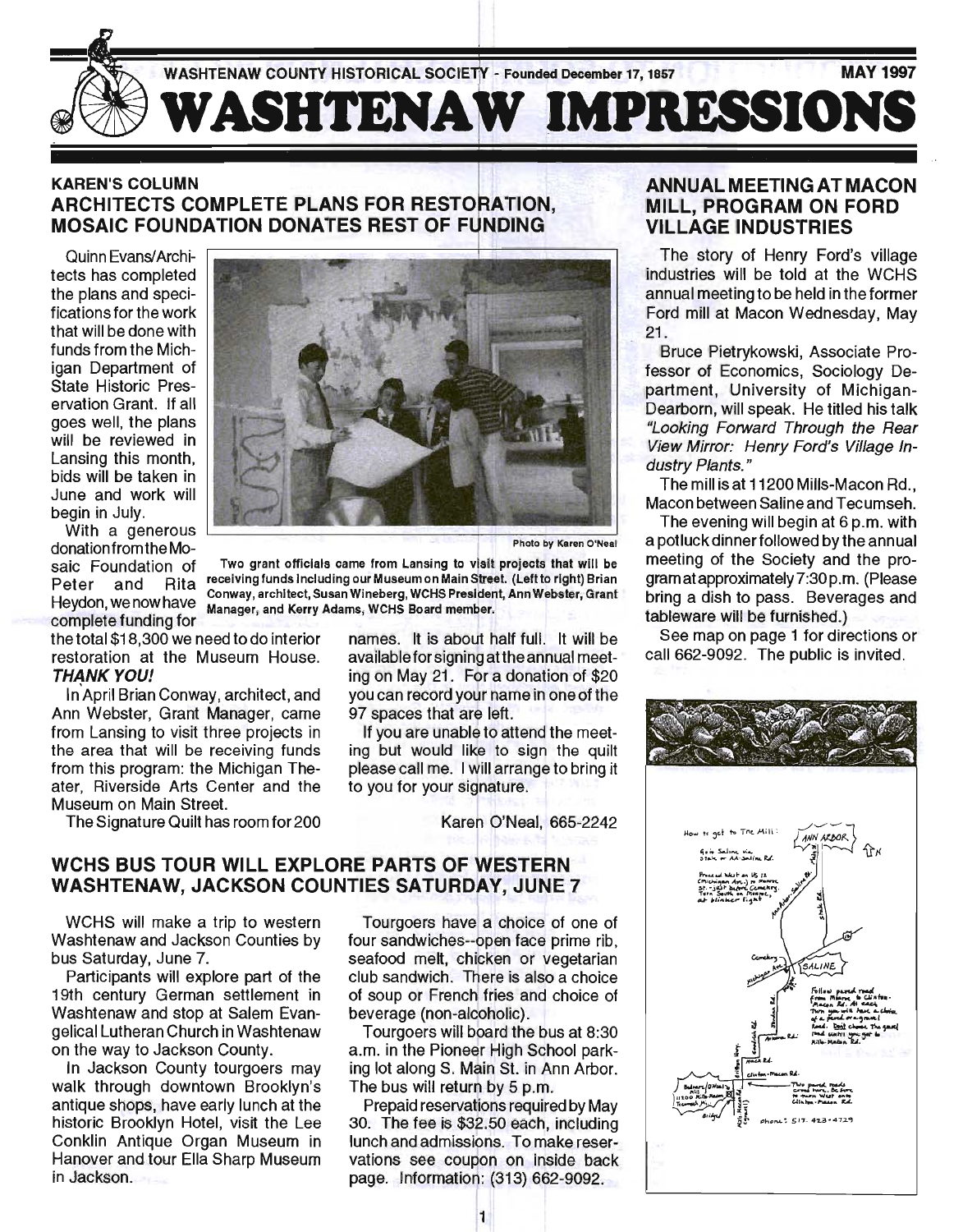# **INTRODUCTION TO FOUR WASHTENAW VILLAGES**

Local historian, Grace Shackman, took the April WCHS audience on aquick introductory slide tour of four Washtenaw County villages--Dexter, Saline, Manchesterand Chelsea. She spoke at the Saline District Library.

She noted that these villages each have active historical societies and people who are really into their local history. "I want to say, in all humility, I am not the final expert. With that in mind, let me tell



Photos courtesy of Grace Shackman was owned by Henry

you what I do know. Judge Samuel Dexter, founder of Dexter, built Gordon Hall, namedafter his mother, in Ford. He had the when you study histo- 1841. It still stands, overlooking his village. Dexter mill on his list to Dexter mill on his list to

ry in college you memo-

rize all these dates and you think these things are all very exact The thing with local history that people don't understand is you find it's not as easy as all that.

"How you decide when a village was started can be a question. Is it when the first person arrives? Is it when it was platted? Is it when they incorporated? They all have different dates when they claim to have started.

"First I want to do Dexter because it was definitely first. It was founded by Sam Dexter. He's always known as Judge Dexter. He came from Massachusetts from a very prominent family.

"His father was both a Senator and Congress person and he was in the cabinet of both Jefferson and Adams so he was right up there. His son--both had the same name--went to Harvard and then three years to law school. That was quite amazing in that day because then most people learned to be a lawyer by just working with another lawyer.

"When hecame to Washtenaw County he was very well educated. He didn't come to seek his fortune or anything. He wrote a letter saying he came to get rid of 'the blue devils' and by that he meant to not be bored.

"He wasn't bored. He kept working at developing the town in his image his whole life, setting up a pharmacy so he could get a doctor to come, giving land to churches so they would form. He helped edit the first newspaper. He had strong views on drinking. He was a real thinker and visionary, not just a town founder.

"The reason he was known as Judge Dexter is that two years after he was here Washtenaw County got organized and set up a court. He was the first circuit judge, a job for which he was eminently qualified. He was probably the most educated man in the county.

"When you read history they talk about the husbands. I'm sure the wives had a lot of the ideas and did a lot of implementation. I think it's important to show the wife whenever I can.

"This is his third wife, Millicent. The first two died. I don't know much about her except she was assistant postmaster. Her husband was first postmaster of Dexter and she was known to deliver the mail when he wasn't around, going miles and miles on horseback.

"When Sam Dexter came to Michigan he traveled around four months with Orange Risdon who was founder of Saline. Dexter was trying to decide where to locate his town and he decided on the spot where Mill Creek goes into the Huron River which is now the Village of Dexter.

" The first thing he did was build a dam and a sawmill on the west side of Mill Creek. Behind where is now the boat store there was a log cabin that he and a lot of the workers lived in. On the east side of the creek he built a flour

finish but he died before he got to it.

"As soon as Ford died the company was glad to sell it to the Village of Dexter. The village tore it down. Now the fire station and village offices are there.

Ford.

mill which stayed in Dexter for years and

"Actually the mill burned down in the 1850s and was built up again. It was under several owners. In the 1874countyatlas it was Evarts Mill, then it was Birkett's Mill. It was still there in the thirties and owned by Henry

"Practically any mill in Washtenaw County

years.

"Judge Dexter laid out the village in 1830." She showed a scene of where the creek goes into the river and you could see the two mills.

"I'd always heard that he based his street layout on Washington, D.C. and when I look at the plan I think it's probably true. Some streets are numbered still today. They are no longer lettered the other way but they still have names that start with those letters--Alpine, Broad, Central, Dover, Edison and soon. He madethestreets very wide because he thought it was going to be an important place in the world.

"Judge Dexter built his second house in 1826 and it was around over 100 years until 1939 when it was torn down. Some history minded people tried to save it but to no avail.

"He was always trying to improve his village. One thing he did was sell some land at a very reasonable price to the railroad so they would come through Dexter.

"The railroad was already in Ann Arbor and in 1841 it came through Dexter on his land. Later a daughter said it really hurt her to see the railroad come in and cut down all those beauti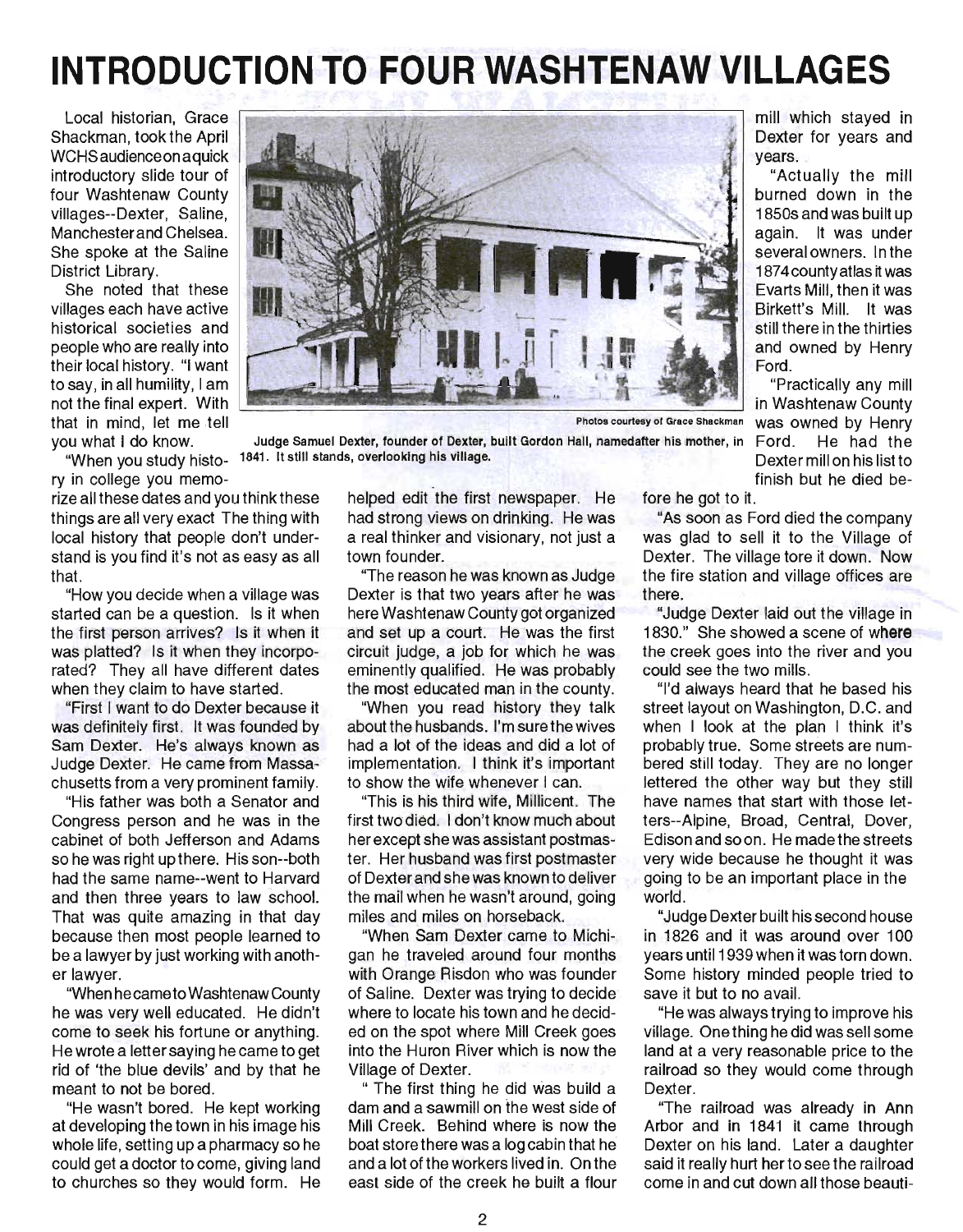ful fruit trees around the house. In the nineteenth century when a railroad came through your town it was a real boon."

She showed a picture of the second railroad station and another of the station today, now owned by the Model Railroad Society.

"After the railroad came through their land it wasn't as nice a place as it was before so Judge Dexter built a house outside of town which he called Gordon Hall after his mother. (I should also say that he named the village not after himself but after his father.) It's still there, owned by the U-M and divided into apartments. It's still a beautiful building. I have no idea what it looks like inside.

"I don't know but he could have used the Vinkel-Steinbach house built the year before in 1840 by Dexter's first cabinet maker who was also the undertaker, as a model. Vinkel made caskets and supposedly built one for himself which he slept in and was later buried in.

"The American Legion owns it today. They purchased it after World War II and built two additions, one to either side, one in the '50s to make the main lounge bigger, the longer one on the left, a hall I think they built in the '80s. They have kept the outside appearance. On the inside its different."

The oldest picture of Dexter she could find was supposed to be about 1845. It showed the Vinkel house and his shop on the right. In an 1868 view of downtown Dexter you could see the mill and wooden store buildings and sidewalks. Those burned down and were rebuilt in brick.

Another picture after the turn of the century showed a white building built by Dr. Gates who later came to Ann Arbor and had a hospital but he had a hospital in Dexter first. She showed other views of downtown from the 1930s and today. The buildings looked about the same.

"At Dexter's height it had four hotels and a lot of people stopping on the train."

She showed other views of the other side of the street and the park. "They had a gazebo which in recent years the city fathers and mothers have rebuilt."

"With each community I end with a slide of something I think is neat about the community. With Dexter I think the



Millicent Dexter, Samuel's third wife.

first thing you might think of is the cider mill which was built over 100 years ago and is still there.

"On to Saline. Orange Risdon, who founded Saline, was also a very neat guy. He was a surveyor. He came from New York State where he did a lot of the laying out of Buffalo and Lockport. He was hired to come to Michigan and do surveying because they were going to sell land and obviously they had to survey it so the people would know what they were buying.

"So he came to he was the chief surveyor of the main road across Michigan which was known as the Sauk Trail, then the Military Road, then the Chicago Road, then Michigan Avenue and it's still there  $(US-12).$ "

She showed pictures of Risdon and his wife, Sally, "probably also a formi-



Sally Risdon, wife of founder of Saline.

dable lady."

"Risdon decided to locate at a spot near the Saline River overlooking this main road that he was surveying. There is a drawing of the house he built in the 1874 county atlas.

"It was the first house in the village and would have been one of the main social centers like all the early settlers. Risdon had a post office there and he let a guy named Silas Finch have a store there. The first wedding was there--Risdon was a justice ofthe peace. It was sort of an inn--travelers could stay there."

In an 1899 picture of a big flood on the Saline River you could see Risdon's house on the hill. The City of Saline bought the house in 1948 to make room to extend the cemetery. The house was moved to Henry Street, divided into apartments and is in use today.

"I learned from Bob Harrison just last weekend about Orange Risdon's livery stable. The Saline Area Historical Society heard it was going to be torn down and rescued it. The society moved it near their museum, painted and fixed it up.

"Risdon got around to platting Saline in 1832. The first plat looks pretty much like it does today with Ann Arbor Street going up and down, Chicago Street left to right with streets on either side the same--McKay, Henry and so on.

"After Risdon platted the town, Silas Finch, the storekeeper, moved to Main Street. That store stayed there until 1915 when it was destroyed by fire.

"Saline got its name from a salt lick. It is rumored that animals came and Indians too. I quess there is some evidence they tried to mine salt unsuccessfully.

"The Chicago Road got wider. You can imagine there was all kinds of traffic back and forth."

Interurban tracks were visible in the road in one picture.

She showed street scenes of both sides of the street which look pretty much the same as in earlier days. The opera house was around the corner on Ann Arbor Street. Beyond that were the Methodist and Baptist Churches. (Both Judge Dexter and Risdon offered free land to any church that wanted to build.)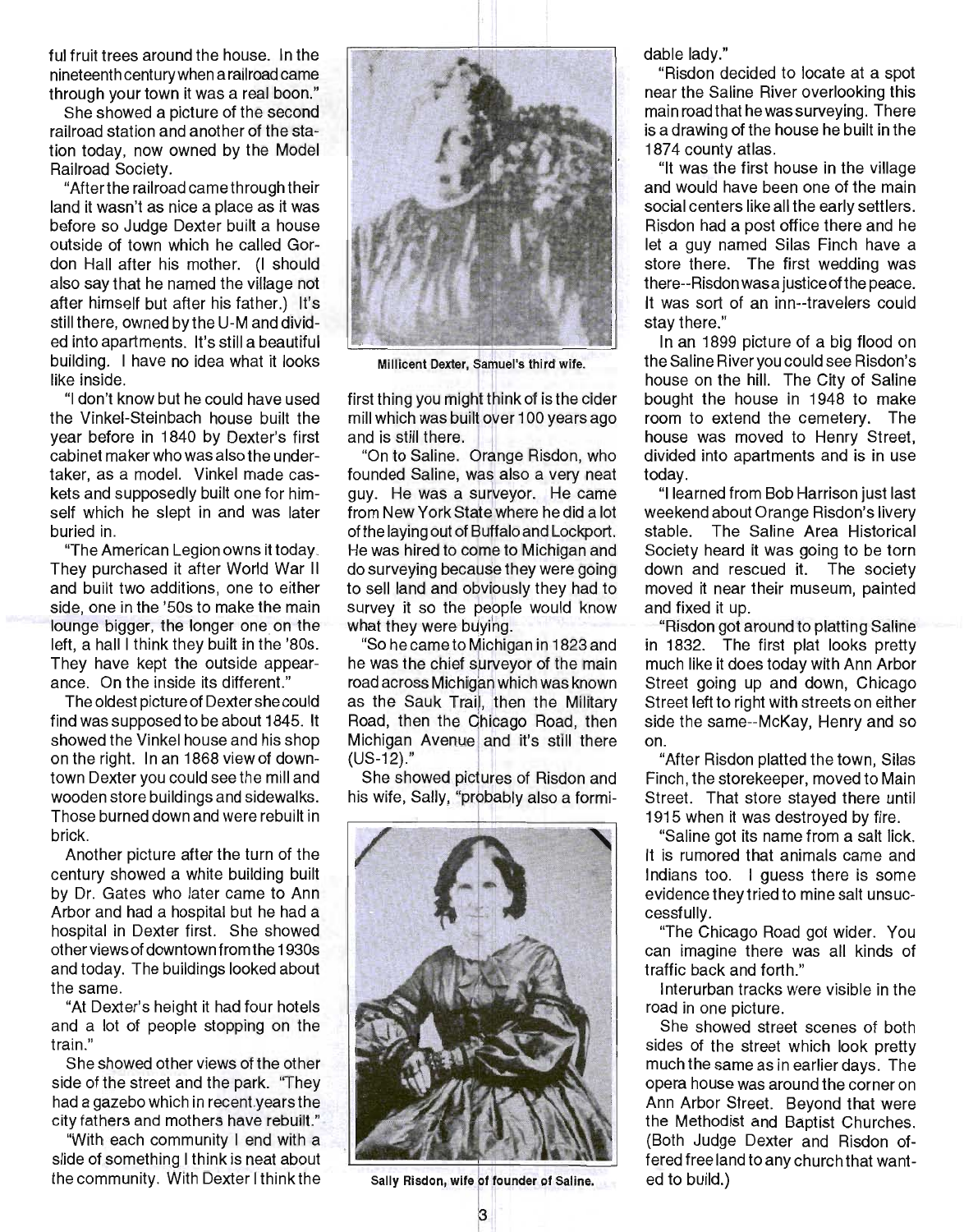"What was the Baptist Church became the hospital, then the Saline Library, now an office. (We are in the new library today.)

"A fellow was telling me that people in the hospital on the second floor used to say they appreciated looking out at the stained glass in the Methodist Church across the street.

Saline had a mill too although Orange Risdon didn't do it. I think it was built in 1837. It was the Schuyler Mill. It was there many years until Henry Ford bought it.

''The railroad arrived in Saline in 1870, the Detroit, Hillsdale and Indiana. It helped Saline's economy a lot. Today the Saline Historical Society uses it for a museum. Right now they have an interesting exhibit on salt.

"One person who profited from the train coming was William Davenport. He had a grocery store and the only safe in town so people would give him their valuables to put in the safe if they had something they really wished to be safe.

"Eventually he had more than he could put in his safe so it evolved into a bank and he ended up as a banker. He made money as a banker and built an elaborate Victorian house in 1870 that is still there.

"When Davenport died his assistant, a man named Curtis, took over both the bank and house. Curtis's son lives there today. People have told me that years ago it was painted in more different colors and it had more gardens around it, but other than that it looks pretty much the same."

She showed one slide of Saline Valley Farms, "an idealistic enterprise started in the 1930s that could be a whole show in itself."

"Henry Ford bought the mill in Saline in 1937, built another building behind it in old-fashioned style and did soybean processing there. He bought soy beans from farmers from miles around and used it for some kind of plastic.

"The last slide is of the old Methodist Church. It is now The Calico Cat gift shop, showing how Saline is turning into a shopping center where you have gift stores and things like that. It's a very nice restoration. The owner, Marcia Duncan, has used the church to advantage instead of making a restoration where somebody could say 'who



Home of Orange Risdon, the first house in Saline. It stands today on Henry Street, moved from its original site overlooking Michigan Avenue, the road Risdon surveyed in 1825.

would ever guess this was a church?' She likes it when people come in and know it was a church."

"On to Manchester. Manchester is most modest in claiming a date for founding. They say 1867. That's the year they incorporated but they were around since 1832 when their first mill was put up. You can see it on an 1874 map they wouldn't have developed that much in seven years.

"The River Raisin winds at both ends of town. They had two different mills, one at each bend. There were also two railroads coming through town and two stations so they were very developed.

"Because of the River Raisin they were quite a manufacturing center in the nineteenth century.

"The island at my right was called Soulesville originally--it wasn't even part of Manchester. It was a different village, then they grew together.

made of stone but 'boats' to move stones."

once.

"The mill building in downtown Manchester now is the third mill. There were two different fires. People have told me that flour is very combustible. Most of these mills have burned more than

In a picture with the second mill on the left, they also had a sawmill and a boat factory. "I learned recently that the factory made stone

boats, not boats

"The story is that this land (for the downtown mill) was bought in 1826 by a John Gilbert from Ypsilanti. He sold it to Emanuel Case with the stipulation that he build a mill there. Gilbert said this was perfect land for a mill.

"So Case would be founder but he's not as much a city father as the other towns have--somebody superintending the whole thing. Maybe that was why they didn't claim to start until 1867.

"This third mill on the site was built in 1924 afterthe former mill burned. Since 1924 it was always a feed mill. It stopped being a flour mill.

"The bridge (over the River Raisin) was a major center of Manchester. All pictures show the bridge. It would be interesting to look at all the bridges in the county and see how many were sites of mills because mills and bridges

seem to go together.

"A very early bridge picture shows a pedestrian path blocked off so they could cross without getting splashed with mud. They had a wooden bridge in an 1860 picture. In the 1880s they got one of the metal bridges. We only have a few of them left.

"There was another mill bridge too.



Manchester Library, one of the first two libraries in the state, started in Between the two mills<br>40, is housed in this 1867 house. 1840, is housed in this 1867 house.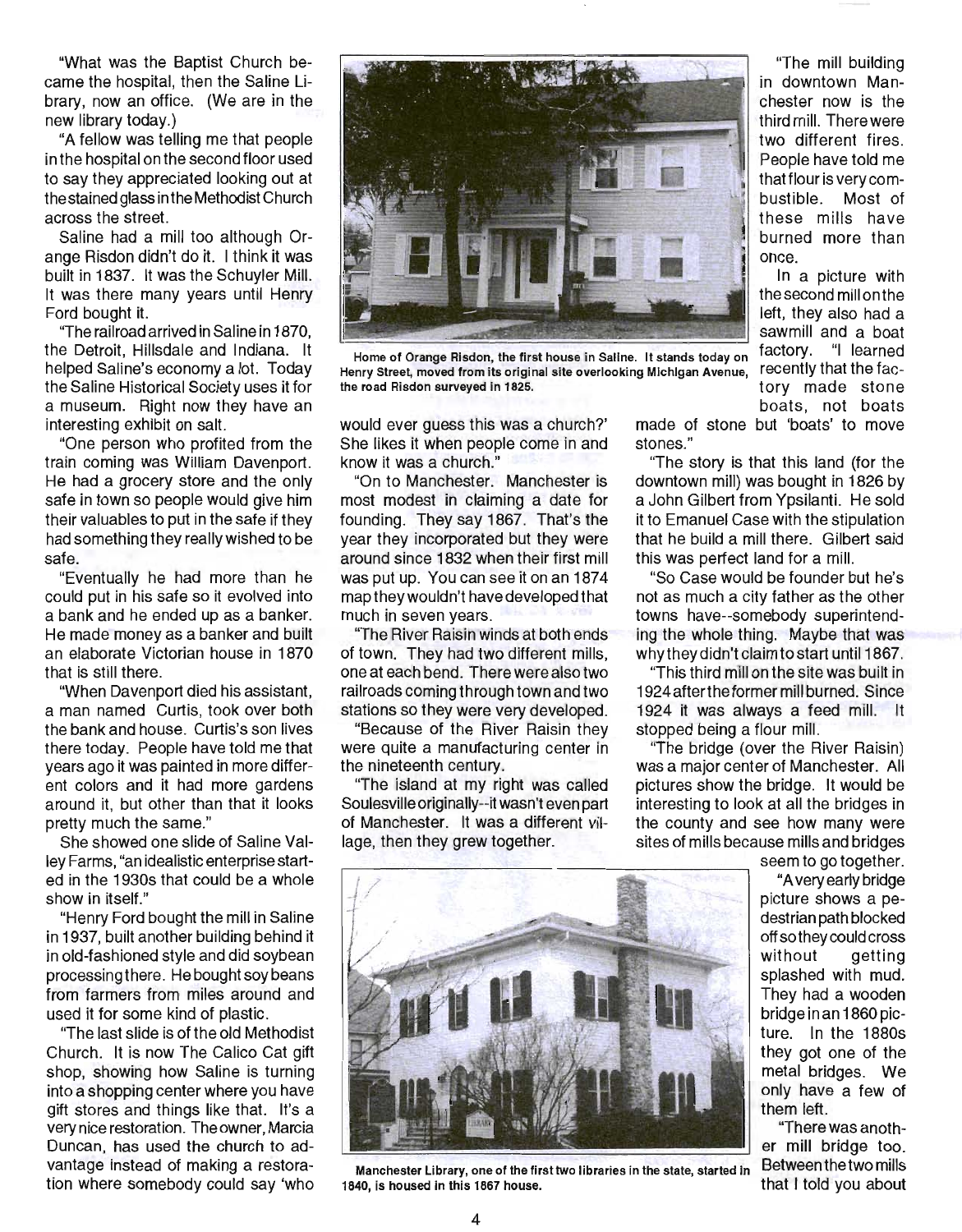there was a manufacturing center that had a foundry and a distillery. It was called the foundry bridge. It's there today on Furnace Street but they don't let cars go over it, just foot traffic. By my reckoning it's one offour left in the county. "

She showed a picburned down the down at the river.



ture of the fire that Downtown Manchester with iron bridge over the River Raisin.

Main Street mill in 1924 and several streetscapes. " It is sometimes called the best preserved Italianate commercial streetscape in Michigan. There are quite a few but this is a very nice one. "

"At the same time the streetscape was developing, people were making money from the different industries and building nice houses along Ann Arbor Road [M-52]. Those houses back onto the river.

"I don't know how Manchester got its name but I do know how the River Raisin got its--it was named from the wild grapes along its banks.

"This picture was taken from Char-Broil Park which I thought must be where they had the char broil but I later learned it came from the money they earned at the charcoal broil.

"There were three brick yards in Manchester. All the brick buildings were made of local bricks. They got good clay for bricks from the River Raisin.

"Then they had two railroad lines and two stations, one south of town, one north of town. Both stations were torn down.

"After the nineteenth century, Manchester became less of a manufacturing town because of the economies of scale from bigger mass production. Also, river power wasn't so important anymore.

"But having two railroads was very important to the farming community, particularly the sheep farmers. This area of Washtenaw County was one of the top, if not the top wool producing areas of the time. The railroads had areas for holding sheep." She showed a picture of sheep being herded into town.

"At one time Mqnchester had eight blacksmith shops. The last one to exist, built in 1877, was saved by the Manchester Historical Society. It's still there, very nice.

"Manchester has a library they are justly proud of--one of the first two libraries in the state. I think 1840 is the date it started. It's now in an 1867 house.

"In the 1920s farmers used to come to town on Wednesday and Saturday nights. They did in Ann Arbor, too, and probably lots of other small communities. Days they had to work in the fields when they could but at night they would come.

"There used to be band concerts on some of those evenings. Several people told me there used to be movies. They would put a sheet across the metal bridge to show movies on. They were silent movies--they didn't worry about a sound system. People would sit on the edge of the bridge and in



She showed a picture of broiling chickens being turned at the charcoal broil, one of the most famous things about Manchester. "I went last year. It was great."

"They started out saying it was a break for the women of the village--they didn't have to cook that night. Now some women help. It's a huge community effort.

"The last slide is of the Manchester Dairy Queen. Its got to be one of the most gorgeous in the world because you can eat your Dairy Queen and look

"At an earlier slide show, a lady remembered taking her kids there. Her kids are now in their fifties so maybe its one of the oldest in the state.

"On to Chelsea. Chelsea is a village not on any river or major road. It more likely would have been Pierceville. A fellow named Nathan Pierce, came to Sylvan Township and built this house in 1831. A community started around it called Pierceville.

"The house was on what was then called the Territorial Road, a road built north of Michigan Avenue to connect to St. Joseph. The route is now basically 1-94. The house is on what is now called Old US-12.

"Chelsea inflates their founding date. They say they were started in 1834. That's when Sylvan Township became a townShip. Chelsea wasn't platted until 1850--that's why I have it last in this slide show.

"What happened was that there were a whole bunch of little hamlets including Pierceville. One of them involved

> two brothers, Elisha and James Congdon, who owned farms that faced each other on either side of what is now Main Street, Chelsea.

> "The railroad came out, moving westward from Dexter and went through Chelsea. They set up a station about one mile west of what is now Chelsea, called Davison Station, named afterthe farmer there. That struc-



Chelsea, home of Jiffy Mix. Jiffy biscuit mix invented, sold before Bisquick was ever heard of.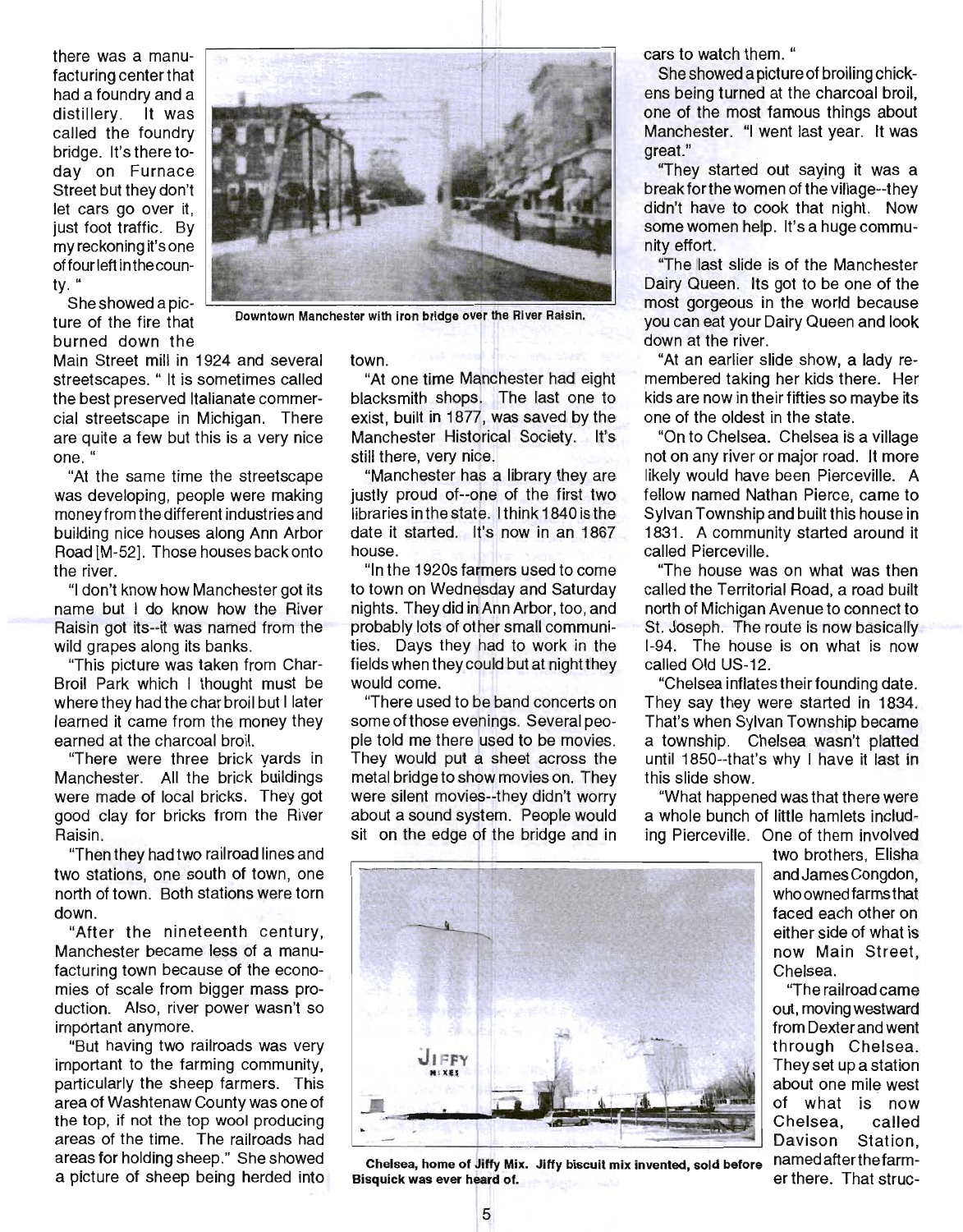ture burned in 1848. It was probably a crude wooden structure.

"Elisha Congdon offered to give land to the railroad company if they would put the station on his land. Pretty soon everyone had to come to Chelsea to pick up things, take the train, go to the post office. It was named Chelsea Landing, Connecticut. "



Chelsea because Main Street, Chelsea, 1926. Distinctive clock tower, built by Frank Congdon came from Glazier, Chelsea Industrialist, visible in background.

She showed a picture of the station there today. It is not the original one. The present one has been restored as partly museum and partly meeting room.

"On an 1874 map of Chelsea you can see Main Street go up and down and Middle Street the other way. If you look carefully you can see the 'E. Congdon Addition, on the right, and, on the left, it will say 'J. Congdon.' In 1850 it was divided up into house lots and they began selling them and businesses started moving in.

"James Congdon must have made enough money that he made this nice house pictured in the 1874 county atlas. I could figure out from the county atlas where it was but couldn't find it. It probably was torn down.

"Elisha built several houses, the first a kind of shanty. Then he built a nicer frame house. He moved it from its original location but it was in existence until fairly recently it was torn down.

"From the fancier house he built in 1860, ten years after he laid out the village, he obviously earned a few dollars. He died in 1867 and it was turned into a fancy hotel. Today it's the library. On the inside the rooms look to be pretty much the same although furnished differently.

"It's worth keeping an eye on because the library needs a bigger building no matter what. They have too many books, they need to be handicap accessible, some surrounding townships have joined and more are talking about joining, they need more parking.

"They have to deal with whether they build an addition or move. If an addition, they need something that will not spoil the nice look of the building. If they move what do they do with this building?

"The streetscape is much like other villages its age. Frank Glazier really made a change in the streetscape. He was the son of a local banker. He started a stove company, B. & B. (for Brightest and Best) Heating and Cooking.

"I'm not going to go much into his political career but he was active in politics. He was state treasurer and was deposed or whatever the word is. He had state money in his own bank and he was using the stove company as collateral for a bunch of other loans but that's a whole other story.

"He originally had a stove company building on Main Street. There was a fire. He rebuilt on the other side of the railroad station. Then he built a nicer building, called the Welfare Building, for employee recreation, that is still there.

"That is where I worked when I worked forthe Chelsea Standard. The Chelsea Standard has moved out. Mr. and Mrs. Leonard whom I worked for are still there I think, doing printing.

"The village is thinking of making the building with the clock tower the village hall which I think would be a lovely idea.

"When Frank Glazier built the new bank he named it after his dad. Today it is 14th District Court. Glazier was also instrumental in getting the Chelsea Methodist Home there. They recently tore down the original home and built a new, larger one.

"He was the same Glazier who built the Ann Arbor Trust Building at 100 South Main, now Key Bank.

"When the Chelsea Methodist Church burned, Glazier was one of the main fund raisers to have it rebuilt.

"Whatever you think of his politics, he did change the look of Chelsea. The clock tower really sets it off." She showed a picture of the tower before the clock was installed, also street scenes of the 1920s and 1930s, judging by the cars pictured.

"Of course I should mention Jiffy Mix. Howdy Holmes, who spoke last week at Kempf House, told that his family had been in Chelsea since the beginning of this century and had a mill located, I assume, because of the railroad track.

"In 1930, his grandmother invented Jiffy Mix, the biscuit mix that is still being sold, and she did it before Bisquick. He didn't like to say that word.

"Then, justto wind up this slide show, three pictures of today. When I left eight years ago, you could see the Sylvan had been a hotel I used to pass when I went to lunch. Someone told me there used to be a bowling alley in the basement.

"It has been spiffed up with a new front. Inside it has Kerrytown-like shops. Then Dancers, the small town department store, has been changed to The Common Grill, a nice restaurant.

"The Purple Rose Theater doesn't look like much, it's in an old garage but its a wonderful theater. In fact it's supposed to be called the Garage Theater.



# **APOLOGIES**

In the March 1997 Impressions, the lower of two pictures on page 4 is not "Belvidere" but another Virginia home we have been informed. The upper picture is "Belvidere," the 1853 home of Thomas W. McCue, son of Ann Allen by her first husband. Ann Arbor, of course, is named for Ann Allen.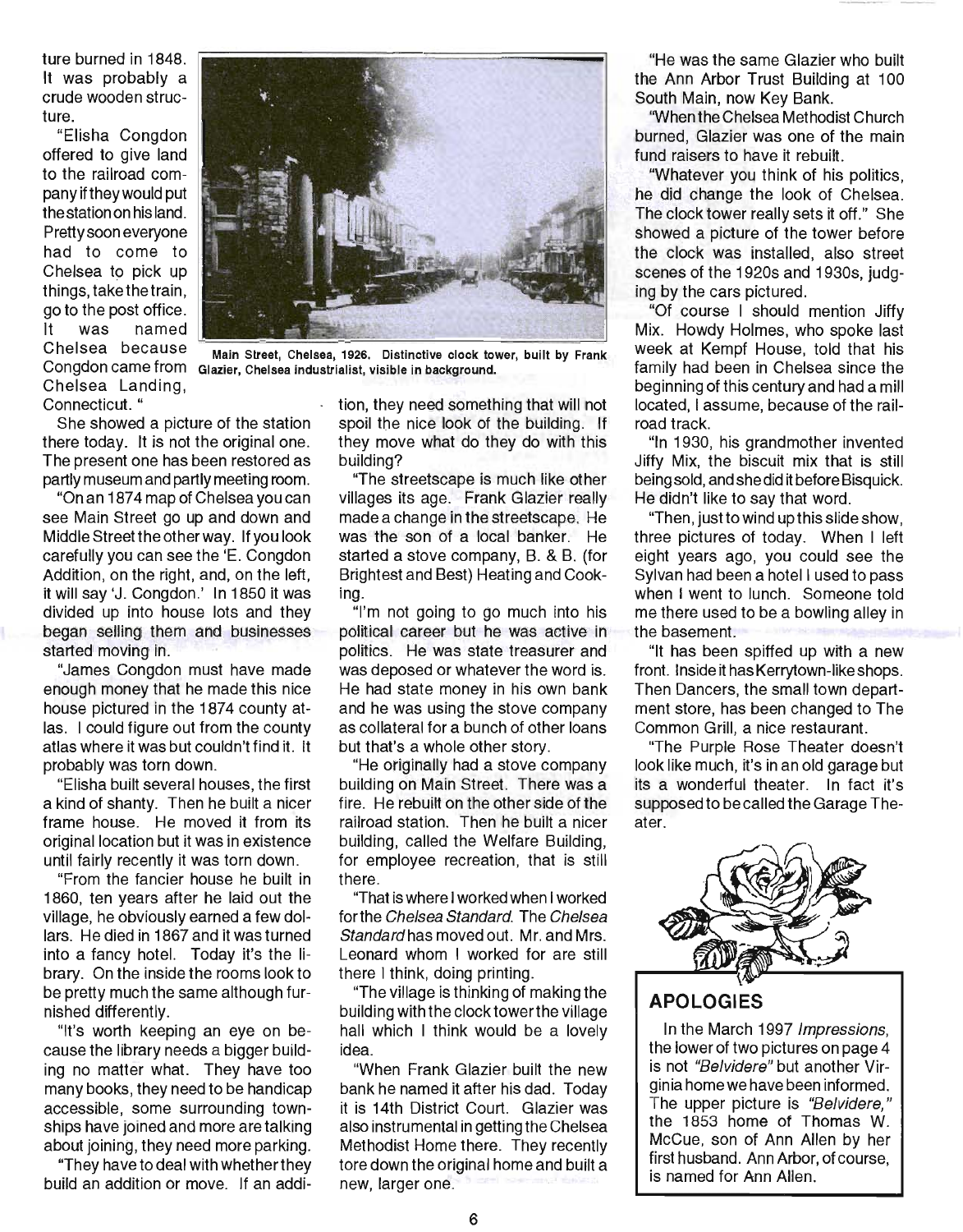#### CRC MUSEUM OPEN HOUSE SET SUNDAY, MAY 18

Retirement homes have all kinds of facilities for their residents these days. The Chelsea Retirement Community (CRC), 805 W. Middle Street, Chelsea, even has a museum.

The grand opening of the newly renovated Heritage Room will be at 2 p.m. Sunday, May 18. It is part of the home's 90th anniversary celebration.

Guests are requested to meet at Dancey House living room. Residents will give museum tours after the dedication. Refreshments will be served. For more information call Elizabeth Titus, (313) 475-8633.

#### WCHS HAS 26.5% OF POINTS NEEDEDFORMEMORY BOOK

WCHS is now collecting Bill Knapp's Restaurant points for a custom-made leather bound memory book to record names of donors to our Museum on Main Street.

We already have 5,302 points or 26.5% of the 20,000 needed.

Anyone who eats at Knapp's may request a yellow points slip from the cashier each time. One point is given for each dollar spent. Please give or send to Alice Ziegler, 537 Riverview Dr., Ann Arbor, MI 48104.

## ARTIFACTS TO DONATE?

Anyone wishing to donate an artifact to WCHS should contact Judy Chrisman, collections chair, at 769-7859 or by mail, 1809 Dexter Ave., Ann Arbor, MI 48103.

# THANKS, CO-SPONSORS

We are grateful to all the businesses who have helped sponsor Washtenaw Impressions this year. They include:

Kolossus Printing, 310 E. Washington,

Neil's Printing, 2163 W. Stadium Blvd.,

G.T. Products Inc... 315 S. First St., Strategies Marketing & Design (formerly Creative Ink), 5648 Whittaker Rd., Ypsilanti,

Meijer, Inc., 3145 Ann Arbor-Saline Rd.,

Chi Systems, Inc. (Health care consultants), 130 S. First St.,

Ervin Industries, 3893 Research Park Dr.,

We also have smaller donations from three others to co-sponsor the September issue next fall. They are:

Dahlmann Properties, 300 S. Thayer, Environmental Research Institute of

Michigan (ERIM), 3300 Plymouth Rd., and University Microfilm (UMI), 300

N. Zeeb Rd.



## 'WHAT'S IT' GAME OFFERED SCHOOLS, GROUPS

WCHS offers traveling exhibits of small artifacts, set up as a humorous "What Is It?" game to schools for children and another for adults. They are available for classes and meetings. Information: Arlene Schmid, 665-8773.

Loan Box on life before electricity also available to teachers for \$15 rent-<br>al fee.

E I

## CONGRATULATIONS, PAM

Pam Newhouse, a director of the Washtenaw County Historical Society as well as a co-founder of the local Civil War Roundtable, is the 1997 recipient of the Friends of the National Parks at Gettysburg Summer Scholar Award.

She will spend several weeks there researching the social history of the farm families who lived where the battle took place.

#### AROUND THE COUNTY

Dexter Historical Society: 10 a.m. to 3 p.m., Saturday, May 24, 1997, Antique Appraisal Clinic at Dexter Area Museum, 3443 Inverness Street. Appraisals of carry-in items by DuMouchelles Appraisers of Detroit. Proceeds benefit museum. Information: 426-2473 or on May 24 call 426- 2519.

Salem Historical Society: 7:30 p.m. Thursday, May 29, Salem Township Hall. Mike Gelletly will talk about "The Use of Horse-powered Implements in a Modern Setting."

Friday & Saturday, June 13-14 the Society will mount a Flag Day exhibit in Salem Township Hall about the Jarvis (South Salem Stone) Schoolwhichthey are restoring.

Saline Society: 7:30 p.m. Wednesday, May21 , at Depot Museum, 402 N. Ann Arbor St. Doris Rule Bable will share memories about the Saline Valley Farms.

Depot open 10 a.m.-2 p.m. each Saturday.

Ypsilanti Society: Museum, 220 N. Huron St., open 2-4 p.m. Thursdays, Saturdays and Sundays.

| WCHS BUS TOUR OF WESTERN WASHTENAW & JACKSON COUNTIES |  |
|-------------------------------------------------------|--|
| <b>SATURDAY, JUNE 7,1997</b>                          |  |

Fee \$32.50 each • Reservations due by May 30 • Send check or money order to: WCHS Tour • P.O. Box 3336 • Ann Arbor, Michigan 48106-3336

| Please make reservations for ______ persons. Total enclosed \$ __________. |                                            | 100 MB - 제10 4 MB<br>The South States    |
|----------------------------------------------------------------------------|--------------------------------------------|------------------------------------------|
| Check (or circle) choice of sandwich luncheon meal:                        | $\Box$ Open face prime rib<br>Chicken club | □ Seafood melt<br>$\Box$ Vegetarian club |
|                                                                            |                                            |                                          |
| Address: ____________                                                      |                                            |                                          |
| Phone $\_\_$                                                               |                                            |                                          |
| Please list names as you wish them to appear on name tags:                 |                                            |                                          |
|                                                                            |                                            |                                          |
|                                                                            |                                            |                                          |

 $\overline{7}$